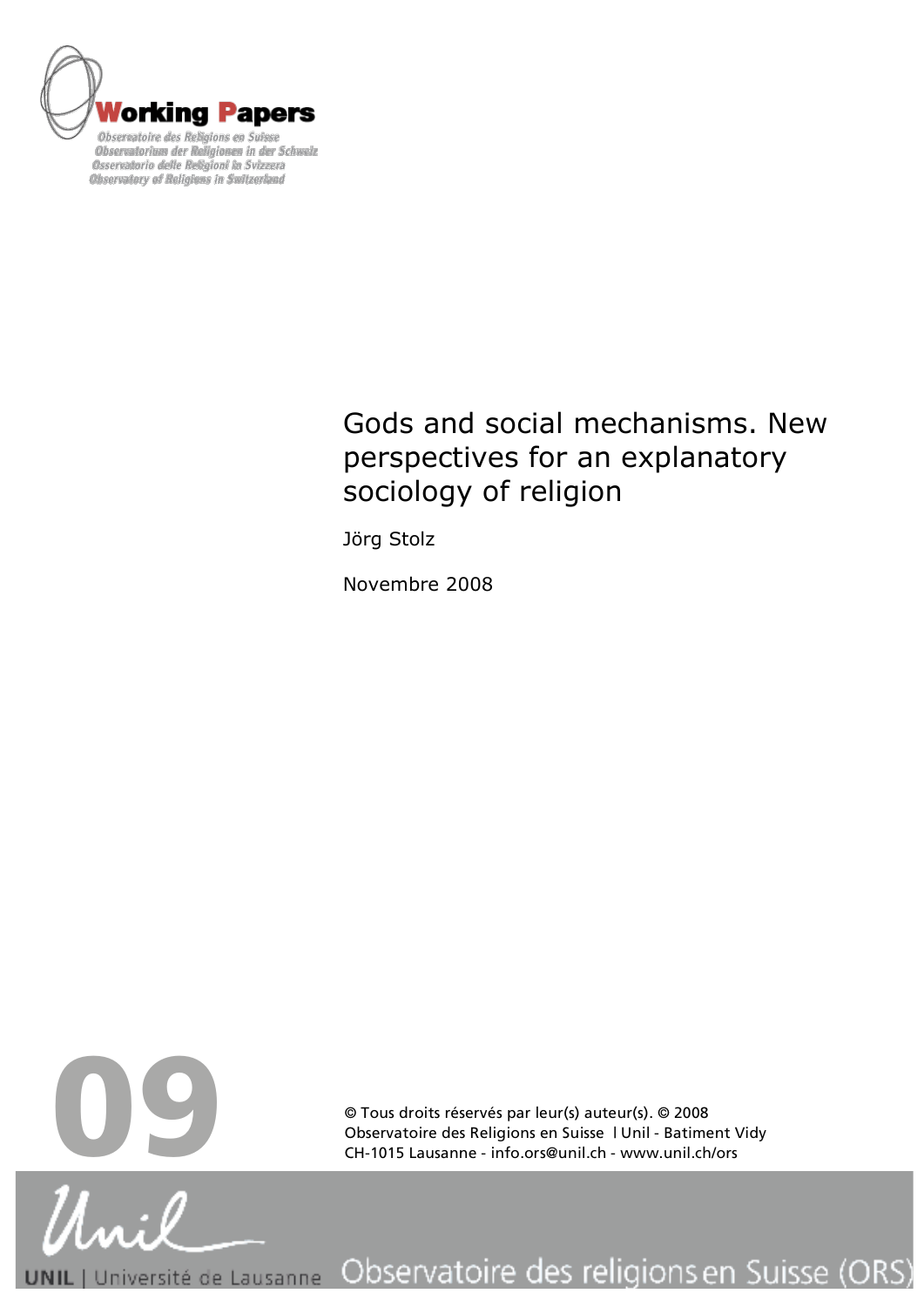# **Gods and social mechanisms. New perspectives for an explanatory sociology of religion**

Jörg Stolz

### **INTRODUCTION<sup>1</sup>**

When I was a doctoral student, I tried to brush up my French by reading French thrillers on the way to the office. After a year I seemed to run out of interesting thrillers and in the bookstore my eyes fell on *"La place du désordre"* by Raymond Boudon, a sociologist of whom I had never heard. I still remember how I started reading - increasingly fascinated - on the bus and missed the bus stop to get off. Up until then, I had been a firm adherent of Luhmanian "systems theory", an approach that excludes individuals from sociological analysis. What had always bothered me, though, was that I just could not seem to use the theory for my empirical investigations. Reading Boudon, everything that I had taken for granted was shattered and yet all the pieces of evidence that had worried me fell into place. At last, somebody showed me how one should explain social phenomena with concrete examples and not just describe them with interrelated definitions. When I arrived at page 50, I had decided to go study with Boudon in Paris. Two years later - a grant and a letter of invitation in my pocket - I arrived at the *gare de Lyon*.

 Sociologists of religion will recognize that the story I have just told looks a bit like a *conversion* story (although, to be sure, in religious conversion stories, it would have been *God* wanting me to take Boudon's book from the shelf). Sociologists using methodological individualism will recognize the story to be one showing the *unintended consequences of rational action* (After all, I just wanted to brush up my French). For my purposes, however, the story has a third meaning. In fact, since I got introduced to methodological individualism and explanatory sociology by Raymond Boudon, I have made it my goal to apply this kind of approach to my substantive field, the sociology of religion. Drawing on Boudon as well as on like-minded sociologists such as Hartmut

 $\frac{1}{1}$  $1$  I am grateful to Christine Rhone for correcting my English.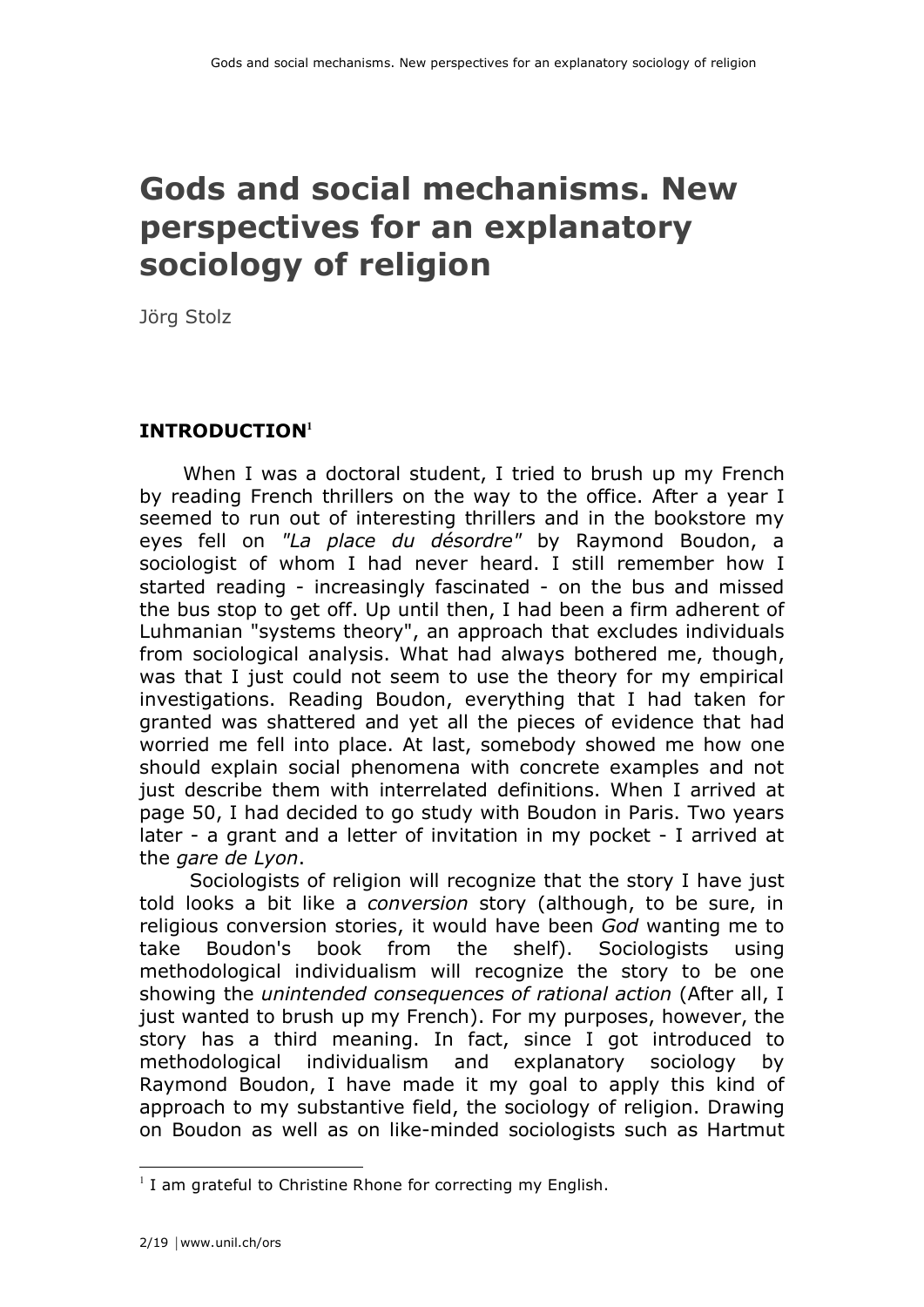Esser, Siegwart Lindenberg, James Coleman or Peter Hedström, I have tried to introduce ideas from general explanatory sociology into my specific realm of sociology of religion, where these ideas and tools are often not yet known. Or to say it another way: I have tried to use social mechanism in order to explain why, when and how individuals deal with the gods.

The purpose of this contribution is to present four such ideas. In the first part of the paper, I briefly sketch the model of rational choice as it has been applied to the field of sociology of religion. In the second part, I describe the four ideas that may solve existing problems of "rational choice of religion". To a great extent, these solutions already appear in the sociological and economic literature; however, to date they have not been integrated into research in the sociology of religion. For lack of space, I can only sketch the new tools and ideas and must point to more specialized literature for further reference.

### **THE THEORY OF "RATIONAL CHOICE OF RELIGION"**

It is noteworthy that sociology of religion is not new to explanatory sociology. In fact, since the 1980s - and almost exclusively in the USA - adherents of "rational choice of religion", especially Rodney Stark, Laurence R. Iannaccone, William S. Bainbridge and Roger Finke have played a major role, producing some of the most innovative and original theorizing and empirical work in the field (Warner 1993, Young 1997, Jelen 2002). Their publications, however, have also been the target of a very marked and trenchant criticism that often disputed the model as a whole (Bruce 1999).

While there are certainly differences between the different authors<sup>2</sup> and their theories cover a very wide range of different subjects, the following ideas are among the most important for all the authors mentioned: First, the religious is seen as a societal field among others; it has no specific ontological status and does not require different analytical tools. Thus, the same basic suppositions can be made as in any other social field. Second, individuals are rational, they are endowed with (at least relatively) stable preferences, and they choose what pleases them the most in a religious market. Third, religious groups may be seen as "religious firms", which supply a product that is more or less attractive. Fourth, the economic laws of supply and demand are applicable,

 $\overline{a}$ <sup>2</sup> *Two trends inside rational choice of religion may be distinguished. Stark, Bainbridge and Finke are sociologists strongly influenced by sociological classics. They also use weak suppositions concerning rationality. Iannaccone, on the other hand, a student of Gary Becker, proposes a "pure" approach, using the original Beckerian assumptions.*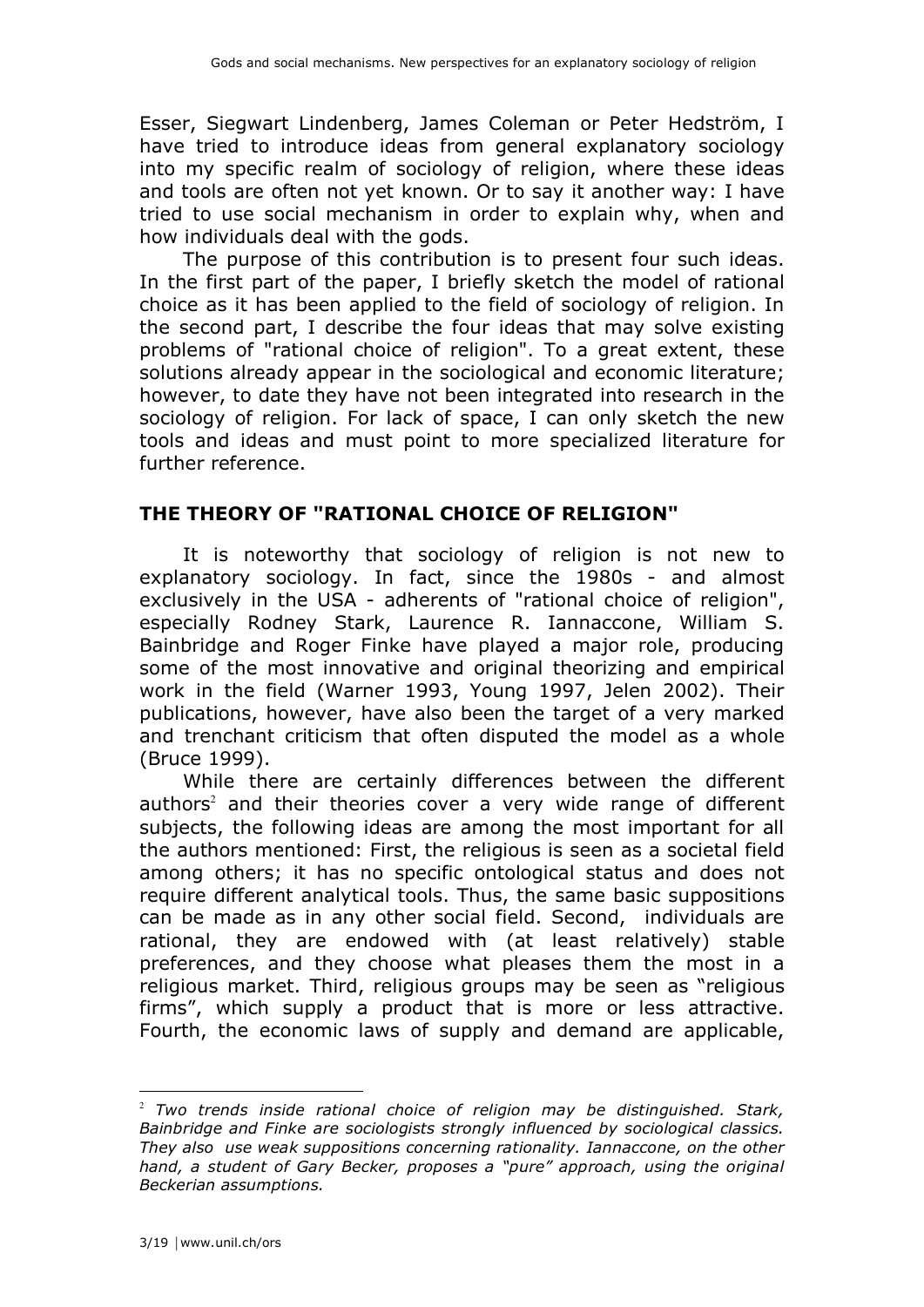and the most efficient entrepreneurs will survive in the market. Iannaccone describes it like this:

*Religious 'consumers' are said to 'shop' for churches much as they shop for cars; weighing costs and benefits, and seeking the highest return on their spiritual investment. Religious 'producers', erstwhile clergy, struggle to provide a 'commodity' at least as attractive as their competitors'. Religion is advertised and marketed, produced and consumed, demanded and supplied. (Iannaccone 1992: 123)*

The supporters of the theory of rational choice of religion have applied their model to a host of phenomena. They have used it to explain, notably, the fact that conservative churches seemed more successful than moderate churches (Iannaccone 1994), the emergence of new religious groups in the United States and Europe (Stark/Bainbridge 1985), the success of first-century Christianity (Stark 1997), the history of religious groups in the United States (Finke/Stark 1992), secularization in Europe (Stark/Iannaccone 1994), or again the religious behavior of households (Iannaccone 1990).

#### *A prominent example and its problems*

Better to apprehend the way in which the theoreticians of rational choice explain religious phenomena, I here present a more detailed example: the explanation of the different levels of religiosity by Iannaccone (1991). The latter took on the task of explaining why we found different levels of religiosity (measured by the frequency of attendance of religious services) in different Western countries. In the United States, for example, this religiosity is on average very high; in Switzerland and Germany it is lower, and in Sweden and Norway, people go to church even less often. In his analysis, Iannaccone starts with standard micro-economic assumptions (maximization, stable preferences, and market equilibrium). The explanation found is then the following: in all the countries, we find a religious market in which supply (the religious groups) and demand (the believers) meet. It so happens that the various national markets are differently regulated as to State intervention (whether it intervenes and to what extent) and as to the very form of the market (monopoly, oligopoly, mixed systems, free competition). Now, according to economic laws, regulated markets function less well than free markets. This is exactly what should also happen – according to Iannaccone – in the religious field. In a market where only a few religious groups (or even a single one) operate, which in addition benefit from State support, the "providers" have little motivation to center their "products" on the needs of the "consumers". The bishops, priests, pastors, and deacons become less and less enterprising; the faithful do not find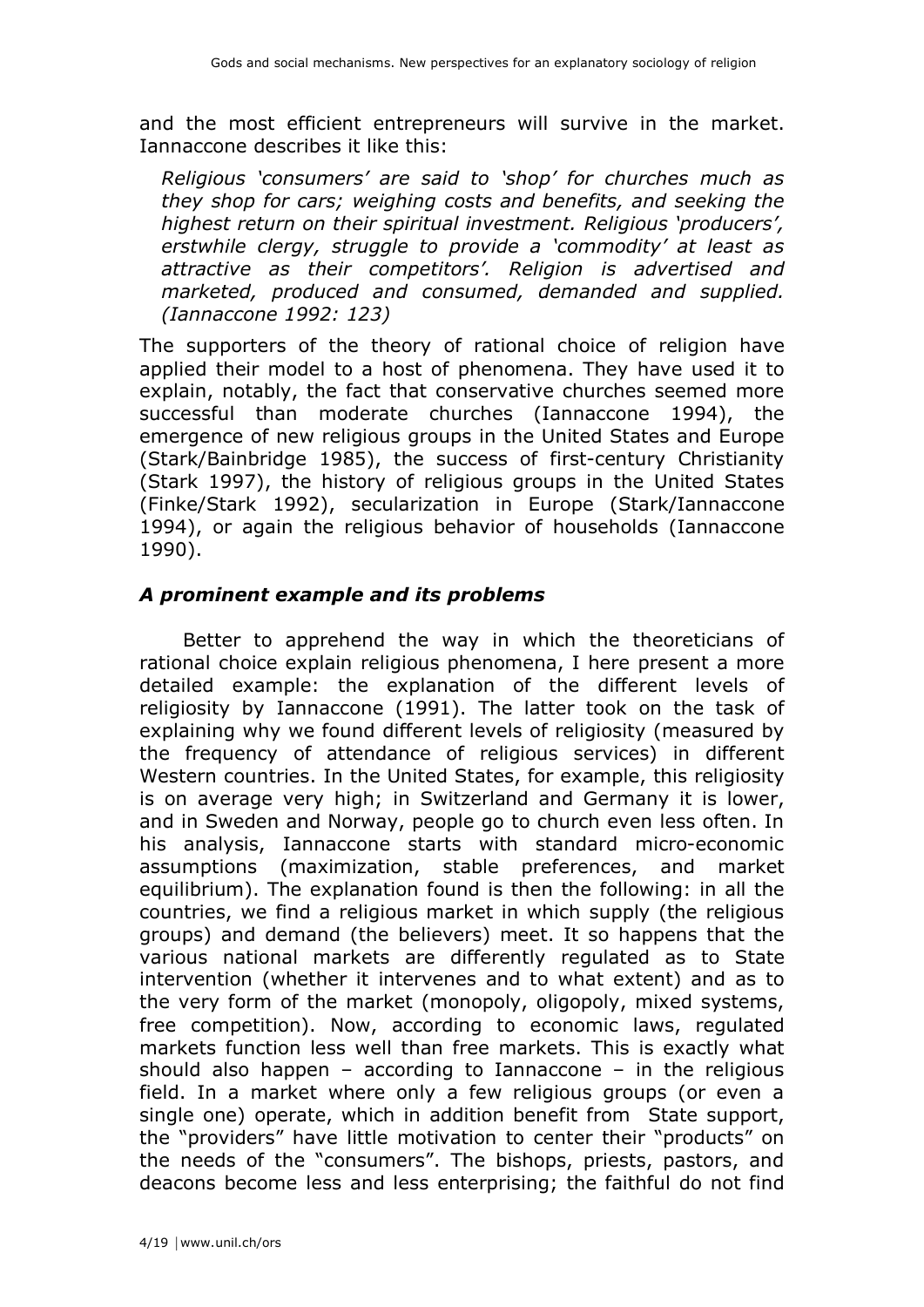any religious products that they like, and therefore they withdraw. This results in a weak aggregate religiosity. Exactly the opposite happens in the markets that have free competition. In this case, no religious group is favoured or supported by the State, and thus all the groups find themselves in competition and try to supply products at least as good as those of their competitors. The faithful encounter a wide choice of religious goods and, almost certainly, find a supply to their liking. The aggregate religiosity proves high. Empirically, we observe (concerning the data used by Iannaccone) that the theory seems pertinent to the traditionally Protestant countries. Indeed, in these countries a strong religious plurality coincides with a strong religiosity (United States), a middle plurality with a middle religiosity (Switzerland, Germany), and a low plurality with a low religiosity (Sweden, Norway). However, the same theory fails in the traditionally Catholic countries (Belgium, Spain, and Italy). In these countries, we discover, in fact, that a low level of religious plurality is linked to strong religiosity. Iannaccone tries to save his theory by introducing ad hoc explanations that do not interest us in this context (See on this point Chaves/Cann 1992).

While the paper by Iannaccone is clearly one of the most original and influential works produced in recent years, it also presents quite a number of problems, some of which will be addressed below. The most important one, of course, is that the theory does not account for an important part of the data (the Catholic countries). Clearly, then, other mechanisms must also be at work. But there are further, theoretical problems we might note. For example, Iannaccone assumes religious groups to be "firms" that "produce" religion which is then "consumed" by individuals. Below we will see a - in my view - more satisfactory way of conceptualizating religious groups. Furthermore, Iannaccone sees "religion" as a "good" (measuring it by weekly church attendance). Below we will see that a much differentiated view on what may count as "religious goods" may be useful to sociologists of religion in the future.<sup>3</sup> Also, Iannaccone assumes a "closed religious market". Below we will see that much can be gained by discarding this notion and by looking at the competition between the religious and the secular.

<sup>&</sup>lt;sup>2</sup><br>3  $3$  As will become clear, my view on this is strongly based on ideas by Iannaccone. In general, while some of my work stands in contrast to the ideas of Iannaccone and Stark, they are also among my most important sources of inspiration.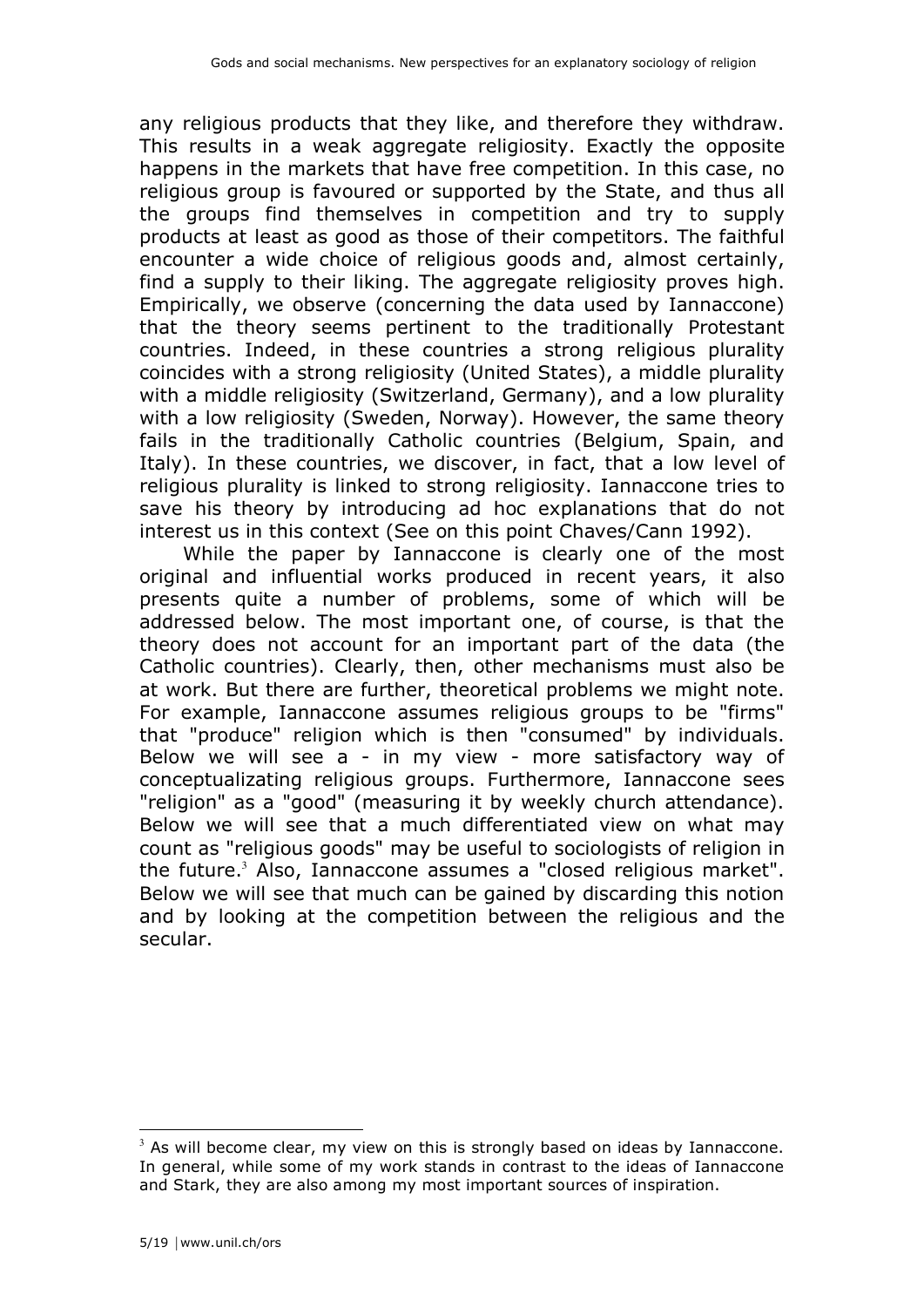#### **NEW PERSPECTIVES FOR AN EXPLANATORY SOCIOLOGY OF RELIGION**

In what follows, I present four ideas that may solve certain problems "rational choice of religion" has encountered to this day. These are most certainly not the only problems of rational choice of religion that have been mentioned in the literature; I would, however, argue that they are among the most important ones.

#### *Accounting for religious beliefs and actions*

Former rational choice versions have just posited the rationality principle, without bothering much to defend it (e.g. Iannaccone 1992: 124). However, only a short moment of reflection will show that the rationality assumption seems to be more vulnerable in religious matters than (probably) anywhere else in the social world. Many religious *beliefs* seem to be - at least to the outside observer - "weird" and either based on very biased evidence or on no evidence at all. Thus, Christians believe that God is a transcendent being that has reincarnated himself by fathering a child with a woman (Mary) and to have sacrificed his own son Jesus (thus, in a way, himself) in order to wash away all of human sins. Raelians believe that their leader has been contacted by an extraterrestrial (Yahwe) and has visited a planet where he has met with all the past prophets (Mohammed, Jesus, Buddha etc.). Buddhists believe that, although the "self" is an illusion, it is nevertheless reincarnated in an endless stream of reincarnations, subject to the good or bad karma accumulated through one's actions. The adherents of Father Divine believed that he was God and could not die (they had to revise at least the latter belief in 1965, when he did, in fact, die). One could go on with "weird" beliefs, seen from the outside perspective, for many pages.

Many religious *actions* will seem just as irrational and bizarre to an external observer as the beliefs we have just mentioned. Spiritists talk to the deceased, Pentecostals heal each other by laying on their hands, Scientologists will interrogate each other for hundreds of hours with some kind of lie-detector (the "E-meter"), adepts of the esoteric leader Jasmuheen will eat only light instead of food. But these and other religious actions are not just "extraordinary". They often also have inherent qualities that seem to defy individual rationality from the start. Thus, many religious actions are clearly *not* centered on "individual profit", but rather on the well-being of others (e.g. charitable actions like *caritas* for the Christians or *zakat* for the Muslims). Furthermore, the religious goals of ultimate salvation are sometimes attainable only if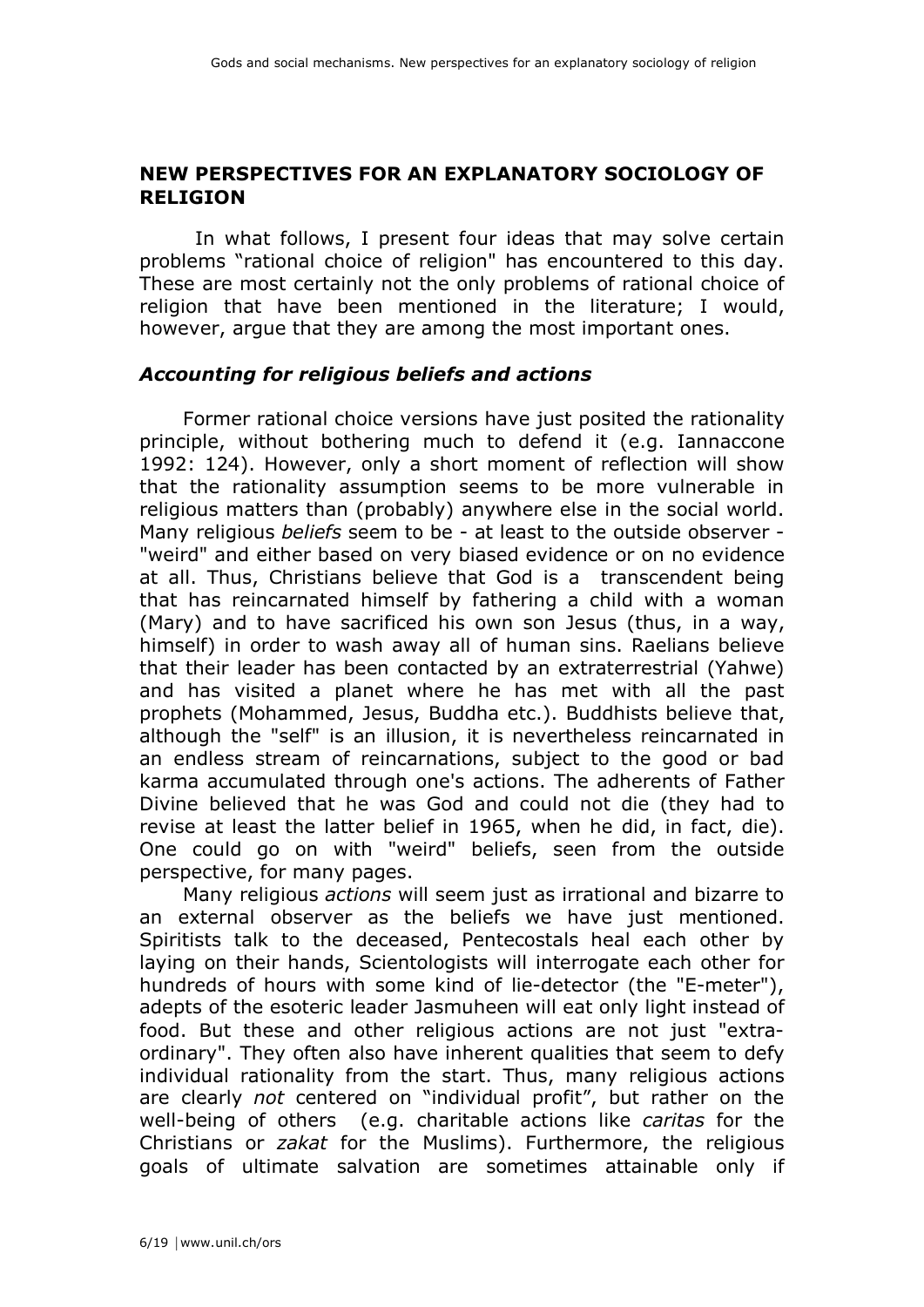believers do *not* seek them actively (Rajneeshism) or are thought to be simply unattainable by individual efforts and dependent only on divine grace (Protestantism). Finally, many religious actions are clearly not based on choices, but are rather guided by ritual and traditional "recipes".

It might therefore seem that we could hardly pick a more inappropriate field for a sociological research programme building on rationality assumptions. However, I am still convinced that rational explanations are methodologically the most promising option. To put it very shortly, we have a host of first-rate rationalist explanations in the field of religion that show how fruitful this methodology is (the best example is the research program of Max Weber, see Stolz 2006) and the alternatives are quite simply not very convincing, be they Lévy-Bruhl type theories that assume that religious people use a different "logic" than the scientific observer or be they of the "symbolist" type, assuming that religious individuals do not really believe in the existence or effectiveness of their gods, prayers or magical techniques, but attach only a "symbolic meaning" to them (Boudon 1990). Let me add that what I propose is just methodological advice, not an axiom. It would be foolish to believe that religious individuals are in all circumstances rational. Examples of irrational belief and behaviour are frequent. But it is useful - when confronted with seemingly bizarre religious beliefs and behaviour - to start out with the rationality assumption and to see how far we get. How then should we proceed? The idea that I would like to offer is the following.

For *beliefs*, we should build on a very simple, abstract psychological model. A good starting point would be the assumption that individuals in general will entertain beliefs that have "a maximal degree of inductive plausibility, given the evidence (Elster, 1986: 13). <sup>4</sup> Individuals can thus be said to have "good reasons" for their beliefs (Boudon 1990, 2000), the reasons being at the same time the causes for the beliefs. Starting from such an assumption how can we then explain their "strange" beliefs? I would suggest that the most promising avenue for sociologists (who want to explain the beliefs of large numbers of people and social groups) is to search explanatory variables in what has been called the "information environments" of the individuals and groups (Goldthorpe 1998). $5$  The information environments can be divided into:

 $\frac{1}{4}$  $4$  Elster notes two additional points that seem less important for my present purposes.

<sup>5</sup> *In my view - and contrary to Boudon - we should not put much emphasis on cognitive errors and biases (even though they may be important in specific*  instances), since such errors are more likely to cancel out in large groups and *may more easily be corrected through social learning.*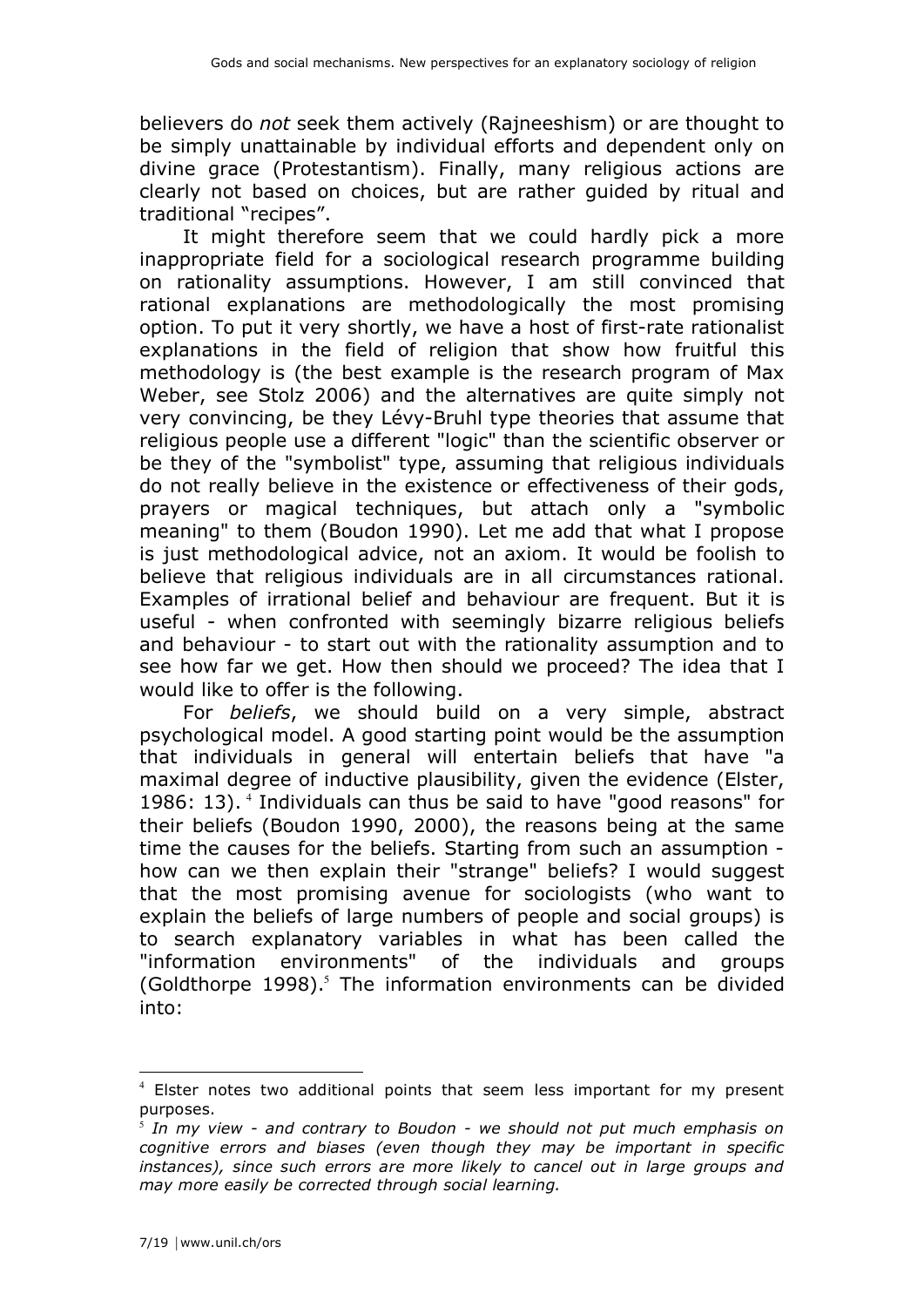- 1. *Information opportunities*. This is all the information that is available or that may be available if one goes to the trouble of looking for it. It also includes the information that allows us not to look elsewhere (e.g. whether or not knowledge about causal or statistical inference is available or not; whether or not evolution theory has already been found or not).
- 2. *Information institutions*. These are conventions, norms, laws as well as organizations that regulate and organize the search, the production and the distribution of information (e.g. when the Catholic Church sets up a list of "forbidden books" or when school children are required to attend religion classes)
- 3. *Information culture*. These are knowledge and theories that may be used to capture, legitimize, explain or compete with new knowledge (e.g. classifying systems, ways of explaining why black magic might or might not work etc.).

Types, strength, distributions, loss and maintenance of beliefs can then be explained by the presence or absence of information opportunities, institutions and culture. To give just two sketchy examples: Pentecostals who firmly believe in the power of divine healing are surrounded by individuals who will "testify" that such healing has worked innumerable times. In their healing workshops, well organized techniques produce the effect that many healings apparently take place (Stolz 2007). It is therefore quite rational to continue to believe in healings, even if individuals themselves have perhaps not (yet?) been healed. If in the Middle Ages so many more people believed in the biblical creation account than today, it is not that they were more "irrational" than we are. Rather the concept of evolution theory did not exist and the biblical account did not have reasonable alternatives. In addition, of course, powerful information institutions forbade questioning the creation belief (different from today).

When it comes to *actions*, we should again assume an "abstract psychology". Here, it would be a good idea to just assume that individuals (usually, but not always) act rationally, on the basis of beliefs and preferences and being influenced by opportunities, institutions and culture.<sup>6</sup> Often, we therefore have external opportunities (such as the existence of a newly built church with much parking space), institutions (e.g. presence or absence of norms concerning church attendance) or culture (e.g. presence or absence of religious imagery in public discourse) that may be used as explanatory concepts. In other cases (or in conjunction with the above), we will explain actions through beliefs and preferences.

 $\frac{1}{6}$  $6$  I am not suggesting that actions are always rational. Quite evidently, we also have cases of "wishful thinking", "sour grapes" etc. in the field of religion. My point is rather that - as a methodological rule - we should stay with the idea that individuals are rational in the sense used above for as long as possible.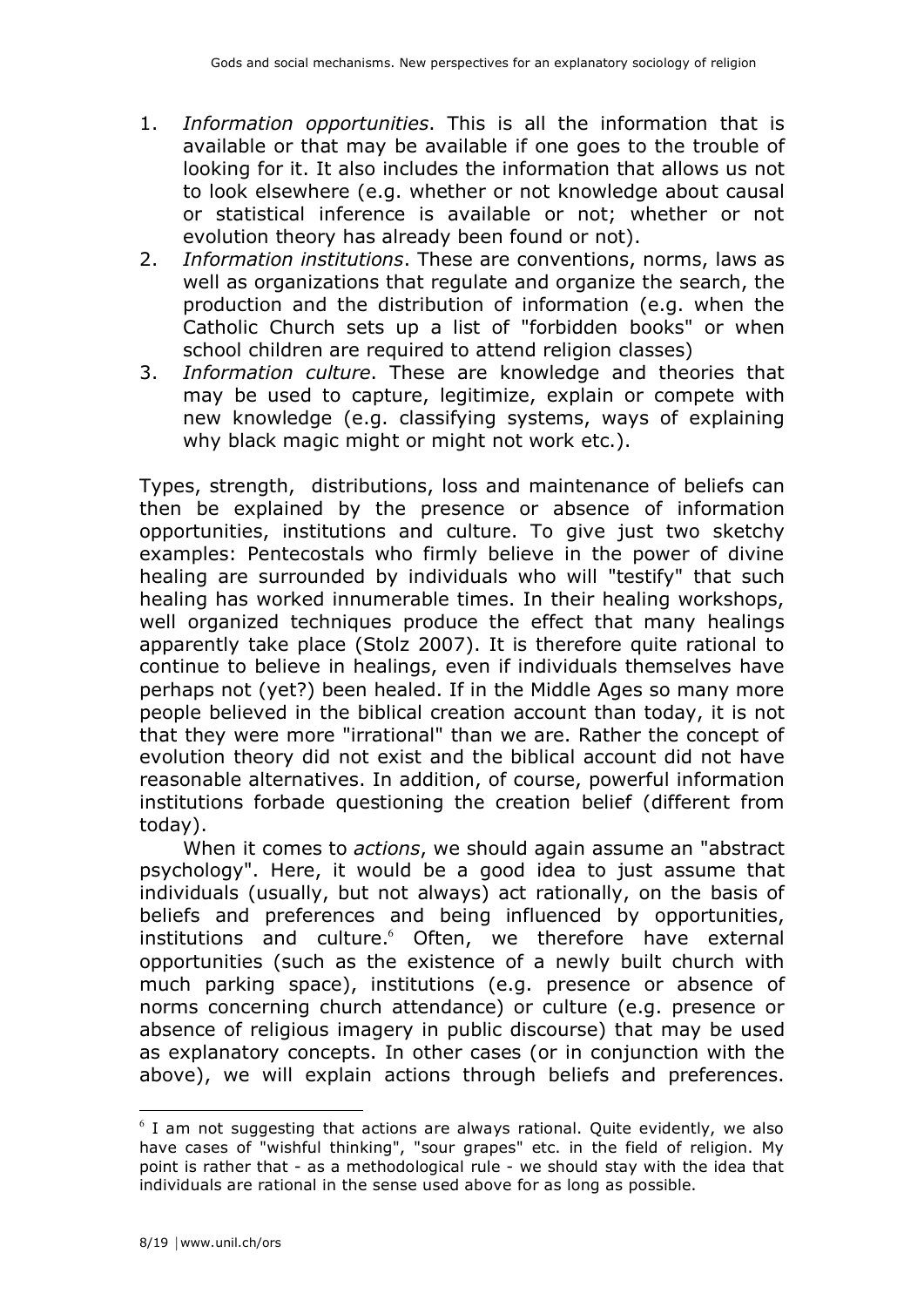Evidently, many "strange religious actions" are caused by the beliefs entertained by the respective individuals and we therefore have to go back and first explain those. In other cases, however, the preferences of individuals are decisive. In our model (following Esser 1999 and Lindenberg 1990) even preferences can sometimes be rationally explained. This is the case when it is believed that certain actions are means in order to achieve certain ends (social production functions, see Stolz 2009a). When individuals see that they can obtain certain ends only with certain means, the preferences for the means are rational and will change rationally if the means-ends relationships change.

Let us again look at some examples. When a sixteen-year-old member of the *Evangelischer Brüderverein EBV* sends a letter of apology to a store where he stole a candy 10 years earlier this may seem bizarre to an outside observer. It can be explained as a rational action, however, if we know that in the EBV, this is a means of repenting and thus accomplishing the end of one's personal conversion (social production function). A journalist who had visited a Pentecostal service recently came to me - completely bewildered and told me how she had observed that various individuals had "broken down psychologically", stammering unintelligible words. She was quite astounded when I told her that what she had observed was just the "speaking in tongues", a common practice in Pentecostalism, that individuals rationally aspire to. Or, to take a final example, at first it may seem completely irrational when a small group of people waits for several cold nights in the garden of a small suburban house for the arrival of "extra-terrestrials". It becomes understandable, however, if we take into consideration that this group firmly believes in the fact that "Mrs. Keech", their leader, is in fact in contact with the extra-terrestrial Sananda who has given them the date of his arrival in a very clear message (received through automatic writing by Mrs. Keech) (Festinger et al. 1964). Similarly, it was quite rational for South Sea islanders to build docks and landing strips since they were sure that a wonderful ship would soon arrive, in which their ancestors would bring them all the valued goods - the "cargo"(Jarvie 1970).

In conclusion to this first point, I suggest that in future work much could be gained by not just assuming rationality, but by analyzing much more in detail how far we can get in explaining religious beliefs and actions as rational, looking both at opportunities, institutions and culture as well as beliefs and preferences.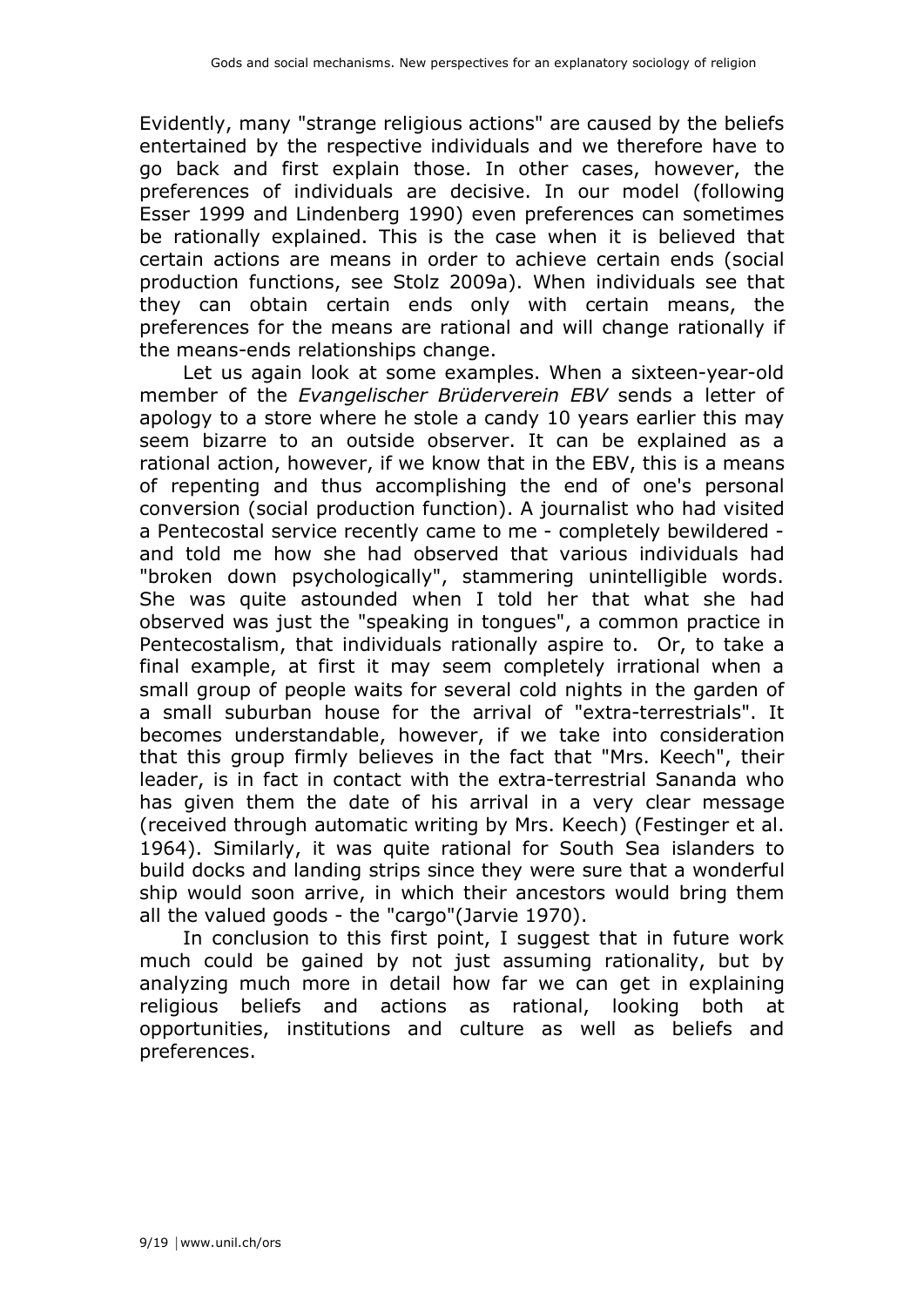### *The explanation of religiosity: a mechanism-based approach*

As we have seen in the example by Iannaccone above, rational choicers have provided an interesting, actor-based and causal mechanism that may explain variation of religiosity in different countries or regions. The central explanatory variable is regulation of religious supply. There is a problem, however. For, believing that "religious demand is stable", rational choicers think that the mechanism described is the only one at work and exclude other possible mechanisms.<sup>7</sup> On the basis of these beliefs, rational choicers have then started a sort of "theoretical war" against what is called the "orthodox theory of secularization", which argues that modernization leads (through rationalization and differentiation) to secularization. The debate between rational choicers and secularization theorists became very lively, to say the least, with theorists starting to wish for the death - not of their colleagues, fortunately, - but of their respective theoretical constructs.<sup>8</sup> The debate among these two approaches was such that researchers forgot to ask if the proposed mechanisms were perhaps completely compatible; also, alternative theories such as socialization theory did often not get the attention they deserve.

The idea that I propose here is a simple one. In my view, we have to give up the idea that one mechanism can explain all the variation of religiosity. Rather, we have to suppose a number of important mechanisms that may or may not be at work in different socio-historic settings. I define mechanisms with Hedström (2005: 25) as "a precise, abstract, and action-based explanation which shows how the occurrence of a triggering event regularly generates the type of outcome to be explained". What I have tried to do in a recent paper is therefore to extract the most important mechanisms proposed by different theories (rational choice, secularization, socialization etc.) and to reformulate them as complementary, rational-action based, macro-micro-macro mechanisms in an integrated theoretical framework (the model by Hartmut Esser, 1999<sup>°</sup>). Put as succinctly as possible, the model states that individuals will have a higher probability of choosing a religious action:

<sup>&</sup>lt;sup>-</sup>  $\frac{7}{7}$  More recently, Stark and Iannaccone (1996) have allowed for a second mechanism: conflict, that might further religiosity as a substitute for deregulation.

<sup>&</sup>lt;sup>8</sup> Thus, Rodney Stark (Stark/Finke 2000) wished that secularization theory might "rest in peace", while Steve Bruce (2002) saw his book as the stake that would be driven through the chest of the vampire (representing rational choice).

<sup>9</sup> *The Esser (1999) model supposes that individuals react (in a limited sense) rationally to opportunities, institutions and culture based on their beliefs and preferences. Beliefs and preferences are in part influenced through socialization. Preferences are strongly dependent on social production functions.*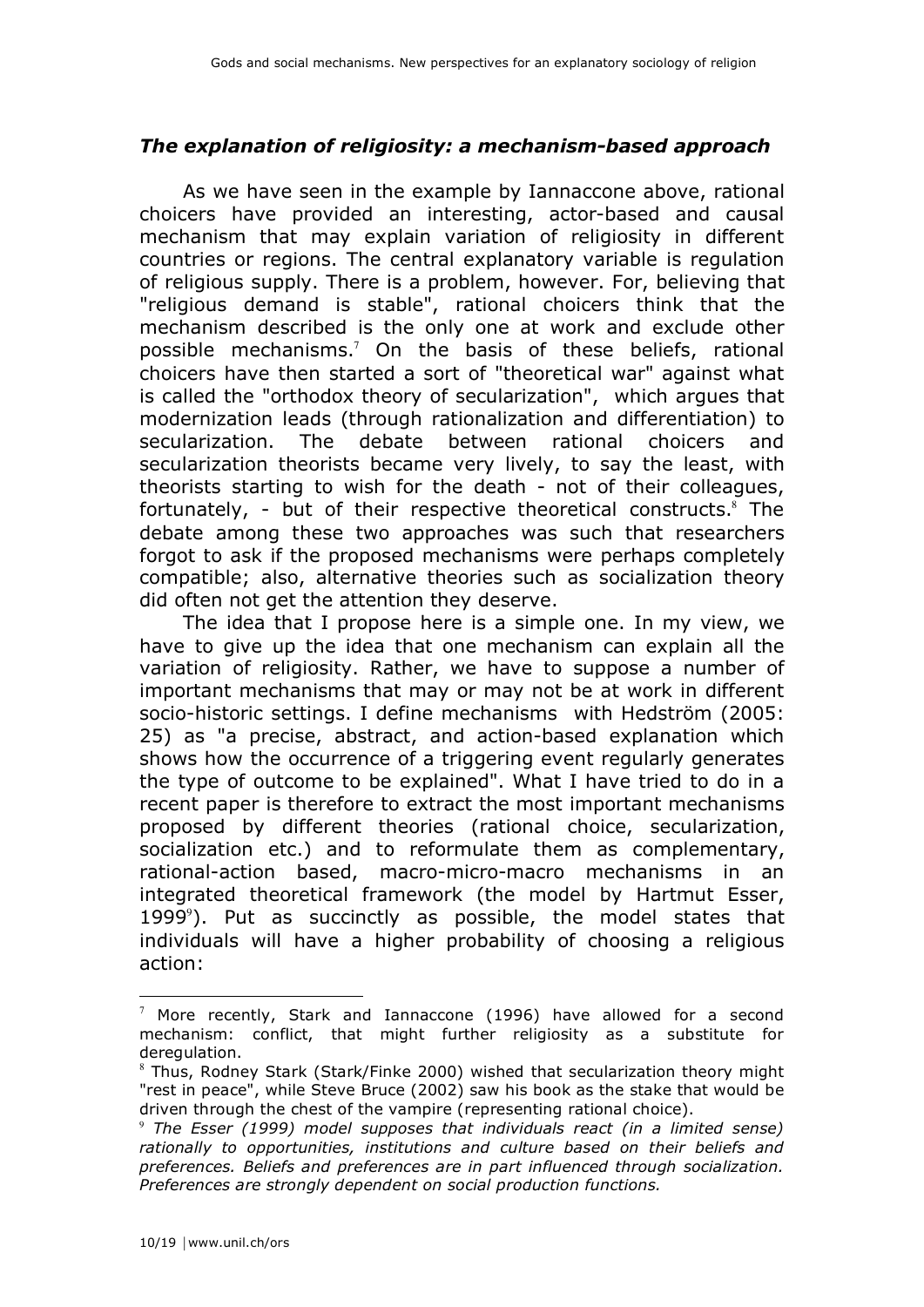- 1. the more they are deprived (and the poorer the available secular coping strategies (Deprivation)
- 2. the more they are forced to exhibit or to refrain from exhibiting unbelief by norms and sanctions (Regulation of demand)
- 3. the freer they are to organize religious supply that is exactly to the liking of the individuals (Regulation of supply)
- 4. the lower the secular production of culture (e.g. in the media, science, leisure possibilities) (Production of religious or secular culture)
- 5. the more they feel their ethnic or cultural identity threatened by social or cultural change (Ethnicity)
- 6. the more they have been socialized religiously. Furthermore, individuals will have a higher probability of giving their children a religious socialization, the more religion is seen to be an important 'cultural capital' in society. (Socialization)

Note that all of these mechanisms are actor-based and assume individual rationality. Given their knowledge and their preferences and based on their evaluation of opportunities, institutions and cultural frames, individuals will choose the action that seems - from their subjective point of view - to provide the greatest utility (Elster 1986). Thus - if individuals pray to God for healing or alleviation of poverty, as may be the case in many current agrarian societies, if they fulfill their religious duties in order to be seen as respected members of the community, as in many European societies until the end of the nineteenth century, if they go to Mass as a sign of protest against a political regime, as in Poland before 1989, or if they take their children out of religious instruction courses at school because they deem religious knowledge 'not important' - in every one of these cases they use (bounded) rationality, in the above sense, in order to decide. I have tried to show that there are both theoretical and empirical pay-offs when using this approach (Stolz 2009b). Theoretically, harmful assumptions are discarded and formerly abstract theories are rendered explanatory. Empirically, research is conducted closer to theory and in a much more systematic fashion. In an application to Switzerland, for example, the most important factors explaining both Christian and alternative religiosity were found only when using this approach, and had formerly not been noted.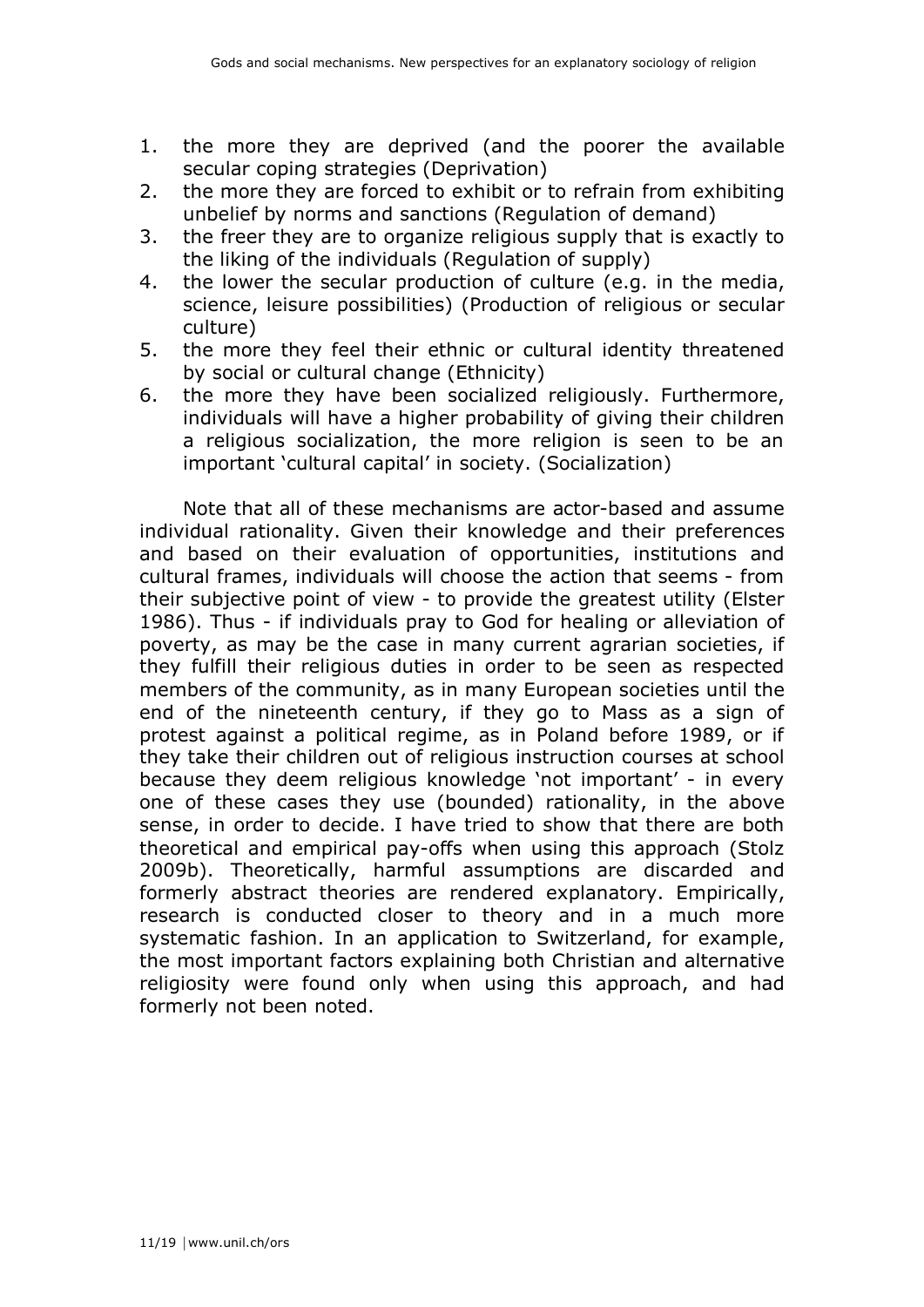### *Religious groups as non-profit organizations*

In rational choice of religion, there have been different attempts to conceptualize religious groups.<sup>10</sup> Especially in recent years, the idea of "religious firms" has gained ground. It is believed that groups will somehow behave like economic firms on economic markets: maximize their profits, minimize their costs, and change their products in order to satisfy new customer needs etc. But it does not take long reflection to see that religious groups and economic firms are very different in many ways and that the average congregation finds itself in a completely different situation than any firm producing, say, cars or washing powder. Theories that operate with a "religious firms" approach may therefore lead to highly misleading conclusions.

The idea that I would therefore like to advance and that - I hope - holds much promise for future rational choice of religion is to see religious groups not so much as "religious firms", but as "nonprofit organizations" (NPO) (Harris 1998a,b). In several respects, non-profit organizations are distinguishable from firms oriented to profit (Schwarz 1986):

- 1. They have members and their main goal does not reside in the profit of the firm, but in the satisfaction of the needs of their members or other specified social groups.
- 2. Often, their members democratically govern them; the needs of the members are not discovered through the market but through democracy. $11$
- 3. Most often, they are strongly based on volunteer work; in the case of larger NPOs, there is in addition some remunerated work.
- 4. They do not finance themselves principally by the sale of products, but by members' contributions or donations.
- 5. They do not produce private goods, but "affiliation", "services", "collective activities", and "public goods".

While there have been excellent qualitative studies by Margeret Harris (1998), the overall theoretical and empirical pay-offs of reconceptualizating religious groups in the proposed manner have yet to be demonstrated. I suspect that if this idea is used, we will find many important applications of rational choice, leading us to much better explanations. For example, I would conjecture that the

<sup>&</sup>lt;sup>10</sup> Stark/Bainbridge (1985) and Stark/Finke (2000) propose a church/sect/cult typology. Iannaccone (1994) talks about "churches", when analyzing problems of "freeriders".

 $11$  Among the religious groups, there are cases in which one or several charismatic directors govern the group. Frequently, we find mixed cases that blend "democracy" and "theocracy".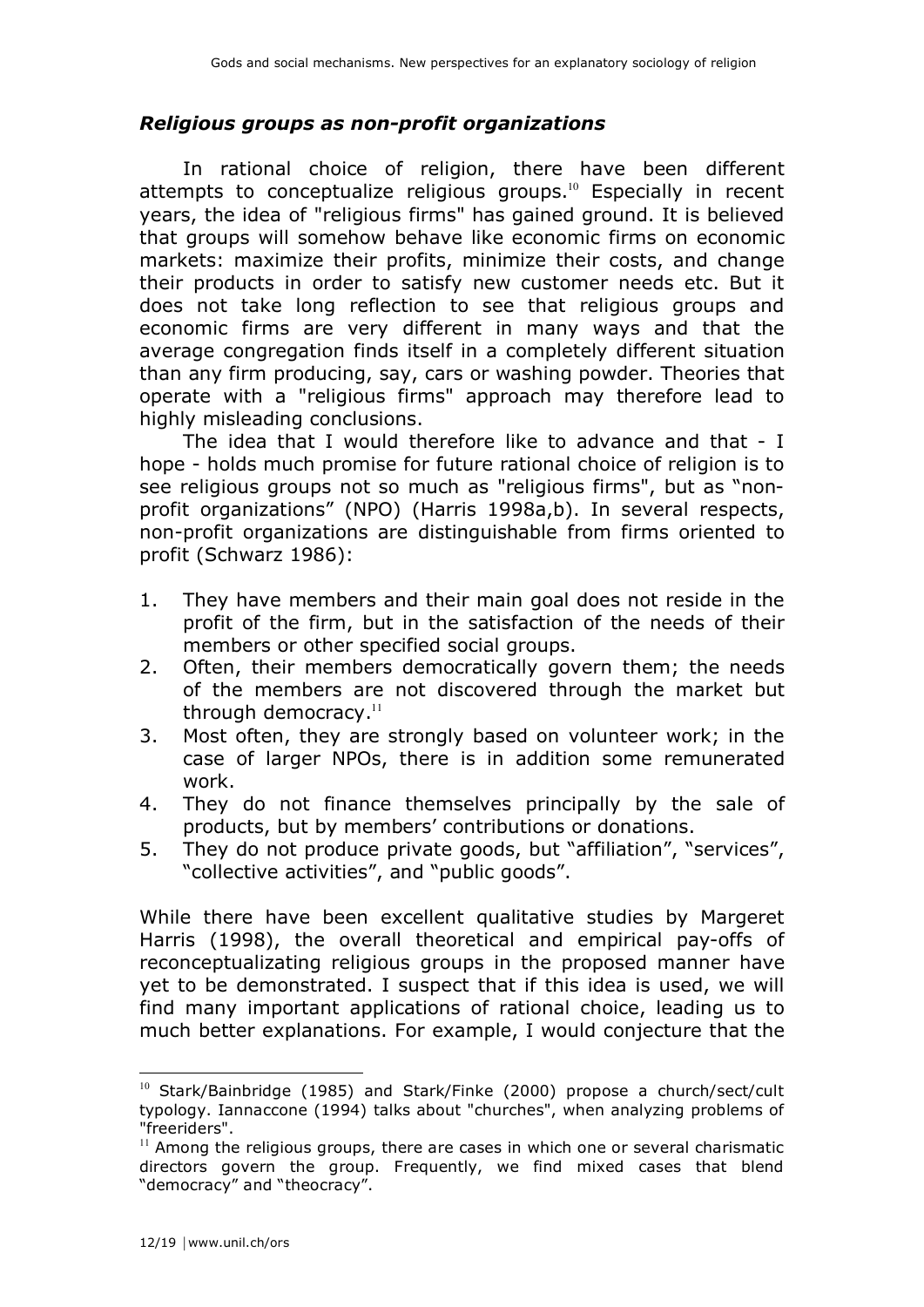"free-rider mechanism" - for all its interest - is only one causal link that may help to explain the growth or decline of religious groups. Let me give just two examples of what might affect churches seen as non-profit organizations. First, a central variable is the extent to which individuals have non-religious opportunities for leisure time and volunteer work. The more attractive such secular opportunities in the surrounding society, the more difficult it will be for the churches to keep their members interested, make them "consume" the goods provided for members and take up volunteer positions. A second point suggested by the model is that current members' interests may be important obstacles when trying to reach out to their surrounding society. If your congregation consists of elderly people, and if these elderly have a strong influence through the council and their volunteer position, it might be very difficult to change the congregation in order to make it attractive to younger people (or people with other socio-demographic backgrounds.

#### *The explanation of secularization and resacralization : looking at the competition between the religious and the secular*

The fourth and last problem that I would like to identify resides in the fact that "rational choice of religion" has hitherto rather neglected the competition existing between religious goods and secular goods. The reason for this neglect resides in two suppositions that are firmly linked. A first supposition (explicit) states that, historically and geographically, the demand for religion is constant (Stark/Bainbridge 1985: 2; Stark/Iannaccone 1994). A second supposition requires that the religious market be limited to religious products. Secular supplies could therefore not substitute for religious supplies. This supposition is found implicitly in most of the writings of the authors of religious "rational choice". These two basic suppositions have functioned as "epistemological obstacles", having as a consequence that a satisfactory theory of the "rational choice" type on secularization has been lacking to our day.

The idea I would like to present is therefore the following: We may construct a theory of religious and secular competition, built on an explanatory (rational-action based) framework and using the notion of "social production functions".<sup>12</sup> Christian churches can be understood as non-profit organizations that produce *intermediate church* goods (affiliation, services, collective activities, public goods, and individual positions). Intermediate goods offered by churches provide individuals with the opportunity to produce *final goods* that may be transcendent (e.g. afterlife, life in Christ, gifts of the spirit, etc.) or immanent (e.g. comfort in case of deprivation, meaning and

 $12$  Social productions functions are institutionalized chains of means-ends relationships. They link intermediate goods and final goods (Lindenberg 1990).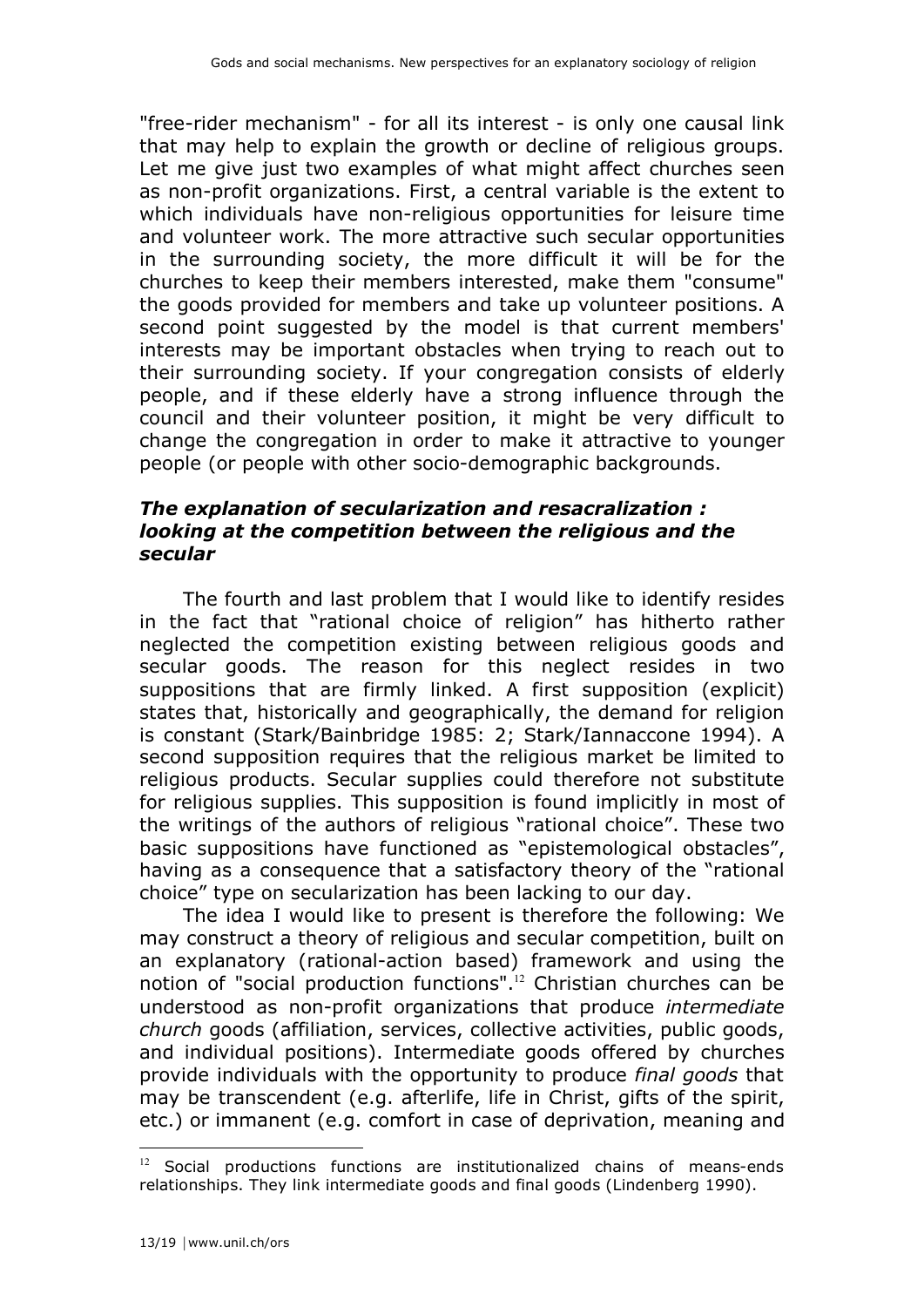interpretation, social integration, life-cycle structuring etc.). While churches and other religious institutions are without competition when it comes to producing transcendent final goods, they have to face very tough competition concerning immanent final goods. A host of secular institutions (the family, work, the education and leisure sector, psychotherapy, medicine, insurances, the welfare state, etc.) all produce intermediate goods that allow individuals to produce immanent final goods, such as compensation when deprived, security, hope for the future, values and guidance, interpretation of the world and others. Two types of competition can be identified. A first type concerns "functionally close" competition between religious and secular means in order to produce a given immanent final good, such as "compensation when deprived". Individuals may have to choose, say, between going to a pastor or a psychotherapist if they feel psychologically challenged. A second, "functionally distant" type involves a choice between transcendent or immanent final goods. For example, individuals may have to choose if they would rather strive for spiritual growth or a career. The theory assumes that individuals, based on beliefs and preferences, choose their actions in a rational way and that many social outcomes are thus to be explained as following from aggregations of individual adaptations to given states of competition between the religious and the secular. In a recent paper (Stolz 2009a), I have argued that this framework can account for a wide variety of empirical findings.

To take just three examples: As Gruber and Hungerman (2008) showed, the repealing of the so-called "blue-laws" (laws that prohibit "labor" and "selling" on Sundays) in various states in the US led to a drop in church attendance. Our theory accounts for this by pointing to the fact that due to the repealing of the law the opportunity cost of church-going rises: many individuals will thus switch to the more attractive shopping on a Sunday. Norris and Inglehart (2004) show that in agrarian countries religiosity is much higher than in industrialized countries. Our theory explains this with the insight that in agrarian countries important final goods like "security", "interpretation of the world", "compensation when deprived", and "health" can for many individuals only be produced with religious intermediate goods, since secular alternatives (like welfare states, insurances, modern medicine, modern media) are normally lacking or unaffordable. In France (Alsace), the churches report that the numbers of church funerals have been decreasing since funeral entrepreneurs and the state cemetery have successfully been offering attractive civil funerals at interesting prices (Grellier 2007). Again, we see that an increasing secular competition may "crowd out" religious market share.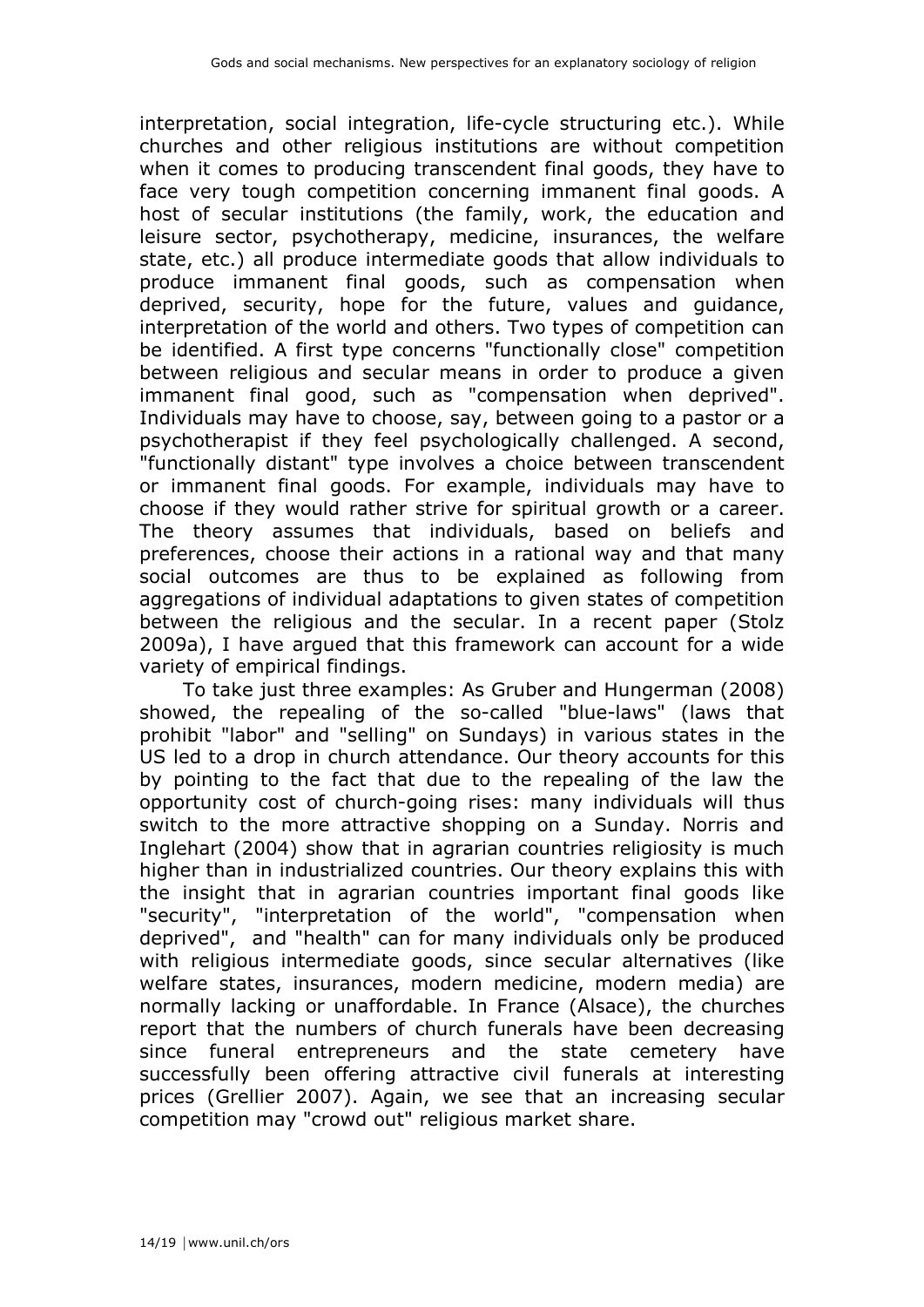### **CONCLUSION : GODS AND SOCIAL MECHANISMS**

This article has presented four ideas by means of which we may explain religious beliefs and actions in a more convincing way in the future. Specifically, I have argued for a model with the following attributes:

- 1. It distinguishes between the rationality of beliefs and actions and analyzes them separately. Much (but not all) of what seems to be irrational in religious beliefs and actions is then accounted for by either the specific informational surrounding of individuals (accounting for beliefs) or the existence of specific religious "social production functions" (accounting for actions).
- 2. It introduces the idea of "*social mechanisms*" in order to explain religiosity. The idea of middle-range social mechanisms allows us to transform various "grand theories" (such as secularization or socialization theory) into a series of empirically testable causal links that may or may not operate in different socio-historic settings.
- 3. It treats religious groups as *non-profit organizations* and not as firms. Seeing religious groups as non-profit organizations helps us to understand why they often do not and cannot "adapt" to possible "markets". It also helps us understand that the "freerider mechanism" is only one of a host of important mechanisms at work when it comes to explaining the success or failure of religious groups.
- 4. It classifies intermediate and final religious goods and compares them to secular goods. Great emphasis is then put on the competition between religious and secular. With the help of this insight, many empirical findings can be explained.

While I do believe that these ideas may help us to better explain why, how and under what circumstances individuals deal with the gods, it is true that the ultimate usefulness of this approach can only be shown with concrete empirical studies. While some convincing applications exist, much work remains to be done.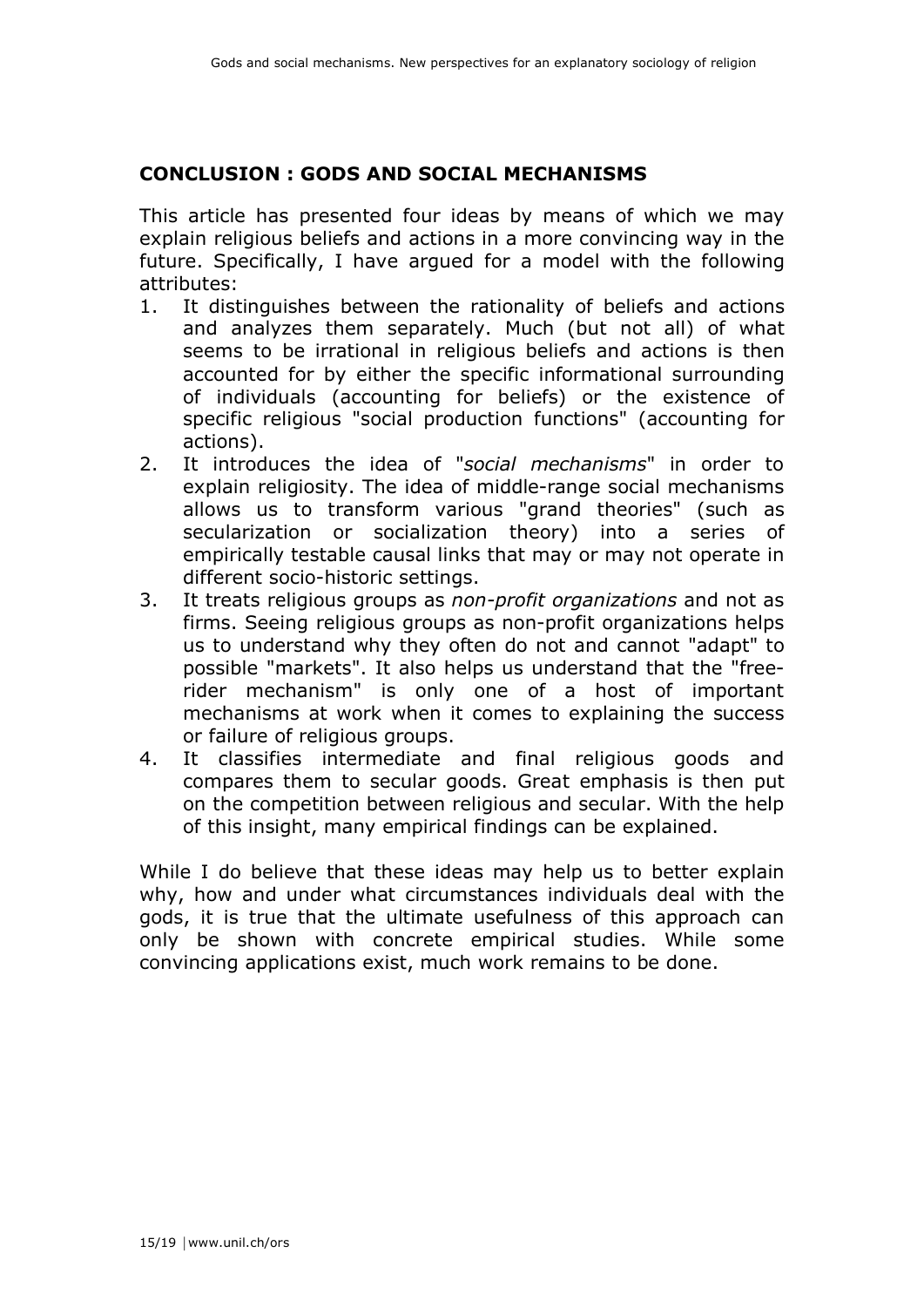### **BIBLIOGRAPHY**

- Boudon, R. (1990) *L'art de se persuader. Des idées douteuses, fragiles ou fausses*. Paris, Fayard.
- Boudon, R. (2000) "Émile Durkheim: L'explication des croyances religieuses", in ders. (ed.) *Études sur les sociologues classiques*. Paris: Presses Universitaires de France: 63-124.
- Bruce, S. (1999*) Choice and Religion: A Critique of Rational Choice Theory*. Oxford, Oxford University Press.
- Bruce, S. (2002) *God is Dead: Secularization in the West*. Oxford, Blackwell.
- Elster, J. (1986) "The Nature and Scope of Rational Choice Explanation", in Lepore, E. and McLaughlin, B. (ed.) *Actions and Events*. Basil Blackwell: 60-72
- Esser, H. (1999) *Soziologie: Spezielle Grundlagen*, vol. 1: *Situationslogik und Handeln*. Frankfurt, Campus.
- Festinger, L., Riecken, H. W. and Schachter, S. (1964) *When Prophecy Fails. A Social and Psychological Study of a Modern Group that Predicted the Destruction of the World*. New York, Harper Torchbooks.
- Finke, R. and Stark, R. (1992) *The Churching of America: Winners and Losers in Our Religious Economy.* New Brunswick, NJ, Rutgers University Press.
- Goldthorpe, J. H. (1998) "Rational action theory for sociology", *British Journal of Sociology*, 49 (2): 167-191.
- Grellier, I. (2007) "Les institutions chrétiennes établies face à la situation de concurrence", in Bastian, J.-P. (ed.) *Pluralisation religieuse et logique de marché*. Bern, Peter Lang: 205-216.
- Gruber, J. and Hungerman, D. M. (2008) "The Church vs. the Mall: What Happens When Religion Faces Increased Secular Competition?" *Quarterly Journal of Economics*, 123: 831-862.
- Harris, M. (1998a) "Religious Congregations as Nonprofit Organizations. Four English Case Studies", in Demerath III, N.J., Dobkin Hall, P., Schmitt, T. and Williams, R. H. (ed.) *Sacred Companies. Organizational Aspects of Religion and Religious Aspects of Organizations*. New York: Oxford University Press: 307-320.
- Harris, M. (1998b) *Organising God's Work: Challenges for Churches and Synagogues*. London, Macmillan.
- Hedström, P. (2005) *Dissecting the Social. On the Principles of Analytical Sociology*. Cambridge, Cambridge University Press.
- Iannaccone, L. R. (1990) "Religious Practice: A Human Capital Approach", *Journal for the Scientific Study of Religion*, 29(3): 297-314.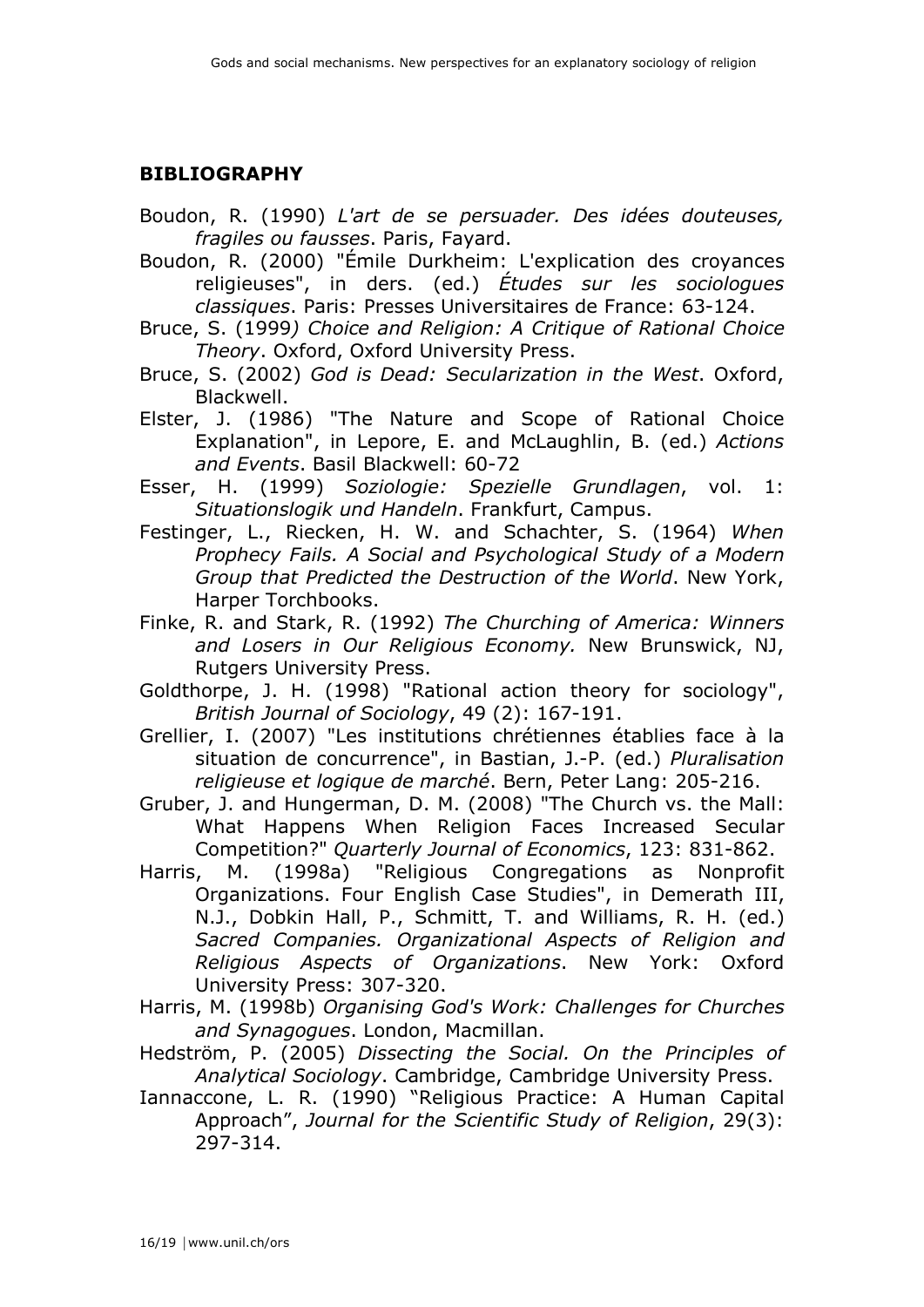- Iannaccone, L. R. (1991) "The Consequences of Religious Market Structure: Adam Smith and the Economics of Religion", *Rationality and Society*, 3(2): 156-177.
- Iannaccone, L. R. (1992) "Religious Markets and the Economics of Religion", *Social Compass*, 39(1): 123-131.
- Iannaccone, L. R. (1994) "Why Strict Churches are Strong", *American Journal of Sociology*, 99(5): 1180-1211.
- Jarvie, I.C. (1970) "Explaining Cargo Cults", in Wilson, Bryan (ed.) *Rationality*. Oxford: Basil Blackwell: 50-61.
- Jelen, T. G. (2002) *Sacred Markets, Sacred Canopies. Essays on Religious Markets and Religious Pluralism*. Lanham, Boulder, New York, Oxford, Rowman & Littlefield Publishers.
- Lindenberg, S. (1990) "Rationalität und Kultur: Die verhaltenstheoretische Basis des Einflusses von Kultur auf Transaktionen", in Hans Haferkamp (ed.) *Sozialstruktur und Kultur*. Frankfurt: Suhrkamp: 249-287.
- Norris, P. and Inglehart, R. (2004) *Sacred and Secular. Religion and Politics Worldwide*. Cambridge, Cambridge University Press.
- Schwarz, P. (1986) *Management dans les organisations sans but lucratif: Administrations et entreprises publiques, associations, sociétés, partis politiques, églises, oeuvres sociales*. Bern, Banque populaire Suisse.
- Stark, R. and Bainbridge, W. S. (1985) *The Future of Religion*. Berkeley, University of California Press.
- Stark, R. and Iannaccone, L. R. (1994) "A Supply-Side Reinterpretation of the 'Secularization of Europe' ", *Journal for the Scientific Study of Religion*, 33(3): 230-252.
- Stark, Rodney and Iannaccone, Laurence R. (1996) "Response to Lechner: Recent Religious Declines in Quebec, Poland, and the Netherlands: A Theory Vindicated", *Journal for the Scientific Study of Religion*, 35 (3): 265-271.
- Stark, R. (1997) *The Rise of Christianity: How the Obscure, Marginal Jesus Movement Became the Dominant Religious Force in the Western World in a Few Centuries*. San Francisco, HarperCollins.
- Stark, R. and Finke, R. (2000) *Acts of Faith. Explaining the Human Side of Religion*. Berkeley, University of California Press.
- Stolz, J. (2006) "Salvation Goods and Religious Markets: Integrating Rational Choice and Weberian Perspectives", *Social Compass*, 53 (1): 13-32.
- Stolz, J. (2007) ""Le Seigneur va guérir une multitude d'entre vous ce matin". Une étude de cas d'un atelier de guérison pentecôtiste." in Durisch, Nicole, Rossi, Ilario and Stolz, Jörg (ed.) *Quêtes de santé. Entre soins médicaux et guérison spirituelle*. Genève: Labor et Fides: 67-86
- Stolz, J. (2008) "Secularization theory and rational choice. An integration of micro- and macro-theories of secularization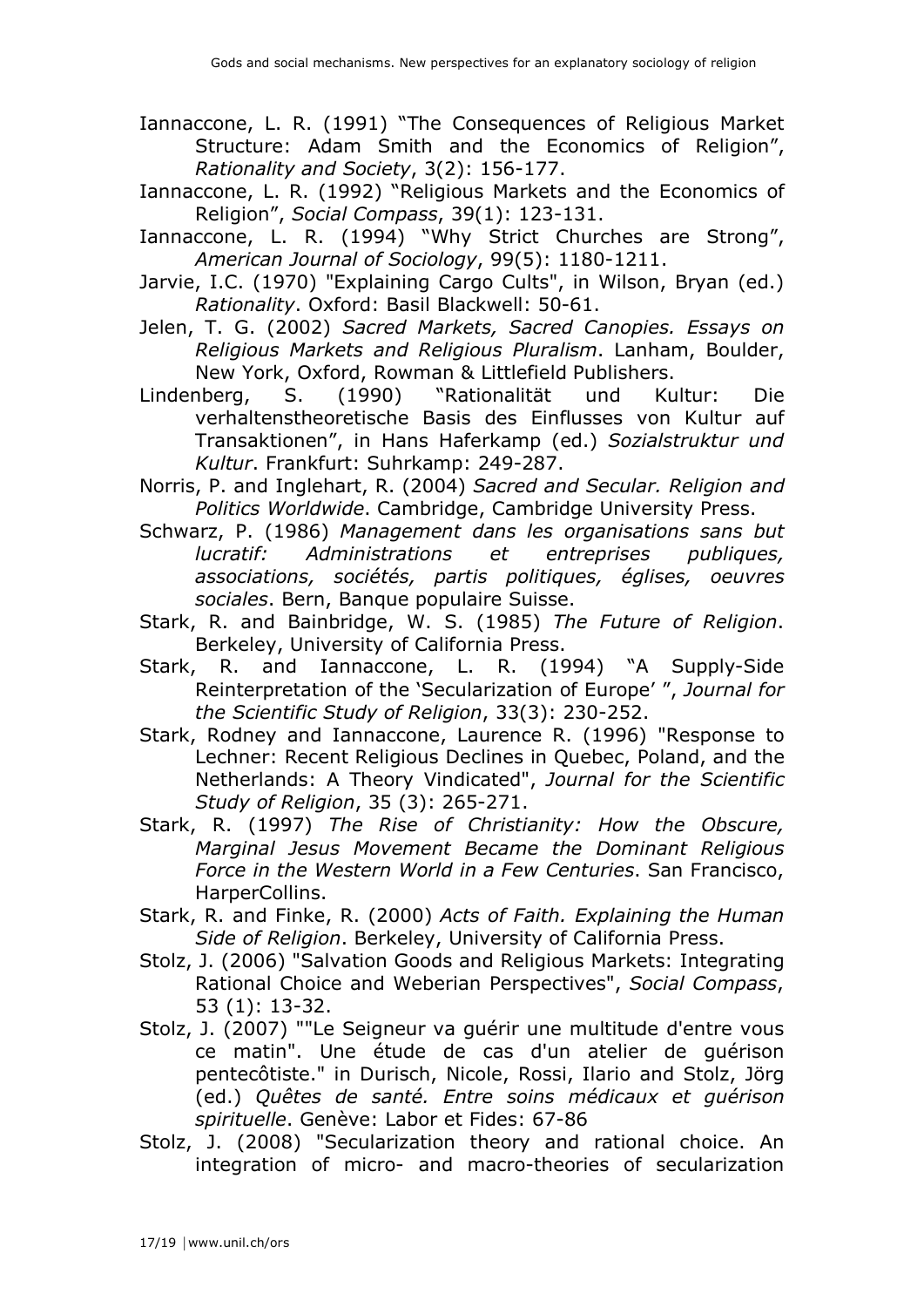using the example of Switzerland", in Pollack, D. and Olson, D.V.A. (ed.) *The Role of Religion in Modern Societies*New York: Routledge: 249-270.

- Stolz, J. (2009a) "A Silent Battle. Churches and their Secular Competitors". *Review of Religious Research* (forthcoming).
- Stolz, J. (2009b) "Explaining Religiosity. Steps Towards a Unified Theoretical Model and an Empirical Test (submitted).
- Warner, R. S. (1993) "Work in Progress toward a New Paradigm for the Sociological Study of Religion in the United States", *American Journal of Sociology,* 98(5): 1044-93.
- Young, L. A. (ed.) (1997) *Rational Choice Theory and Religion: Summary and Assessment*, New York: Routledge.